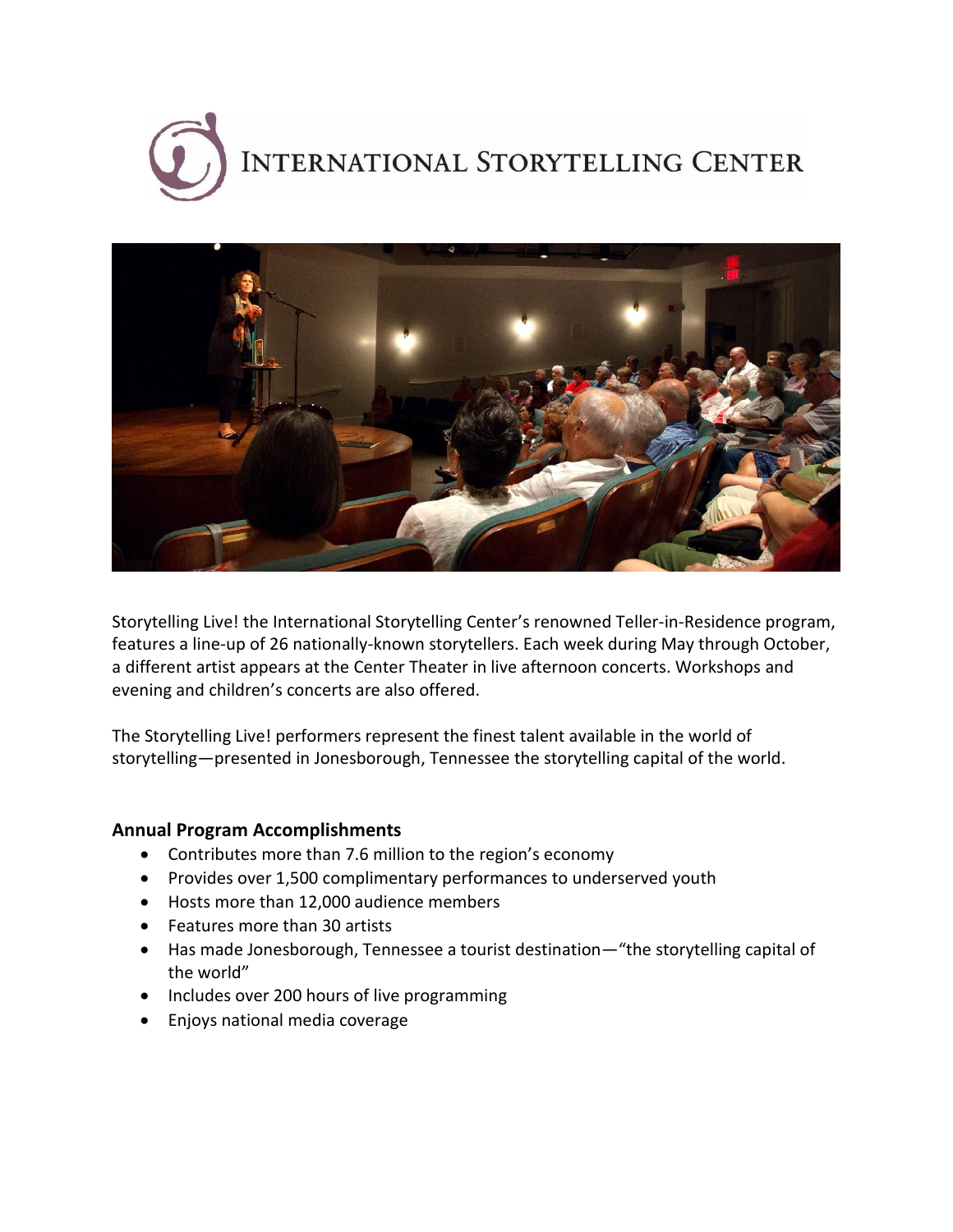# **Storytelling Live! Sponsorship Categories**

## **Presenting Sponsor** - \$10,000

Opportunity to serve as the premier event sponsor. This sponsorship is exclusive and includes all gold season sponsor benefits, plus additional tailored benefits to meet your business needs; possibilities include additional rental opportunities, National Storytelling Festival tickets and benefits, private performances, and workshop opportunities.

## **Gold Season Sponsor** - \$5,000

#### **Recognition**

- Prominent position on the *Storytelling Live!* season brochure, distributed to 25,000 customers by mail and displayed at key business outlets, restaurants, and retail establishments in the Tricities region and beyond
- Acknowledgement in the *Storytelling Live!* event playbill, a program that is provided to each attendee at every performance―approximately 150 performances entertaining more than 12,000 guests
- Season signage displays located both inside and outside the event venue
- Acknowledgement in all news releases publicizing the *Storytelling Live!* season
- Feature articles about the current teller-in-residence appear weekly throughout the 26-week season in four area newspapers.
- News releases are distributed weekly throughout the season to additional Tri-Cities media, specifically entertainment-based publications.
- Recognition, including the sponsor's logo, within the *Storytelling Live!* section of ISC's website with a direct link to a business website. ISC's website welcomes nearly 350,000 views per year.
- Recognition in e-marketing and social media messages promoting the season including a minimum of 8 e-mail marketing messages distributed to ISC's e-mail database of nearly 10,000 contacts and frequent updates on Facebook, Twitter, and Instagram to almost 12,000 friends and followers

#### **Ticketing**

 Up to 52 complimentary tickets to be redeemed during the Storytelling Live! season (Reservations required)

#### **Facility Rental**

**Dimethary rental use of the Mary B. Martin Storytelling Hall to entertain** clients/employees during the year (some restrictions may apply)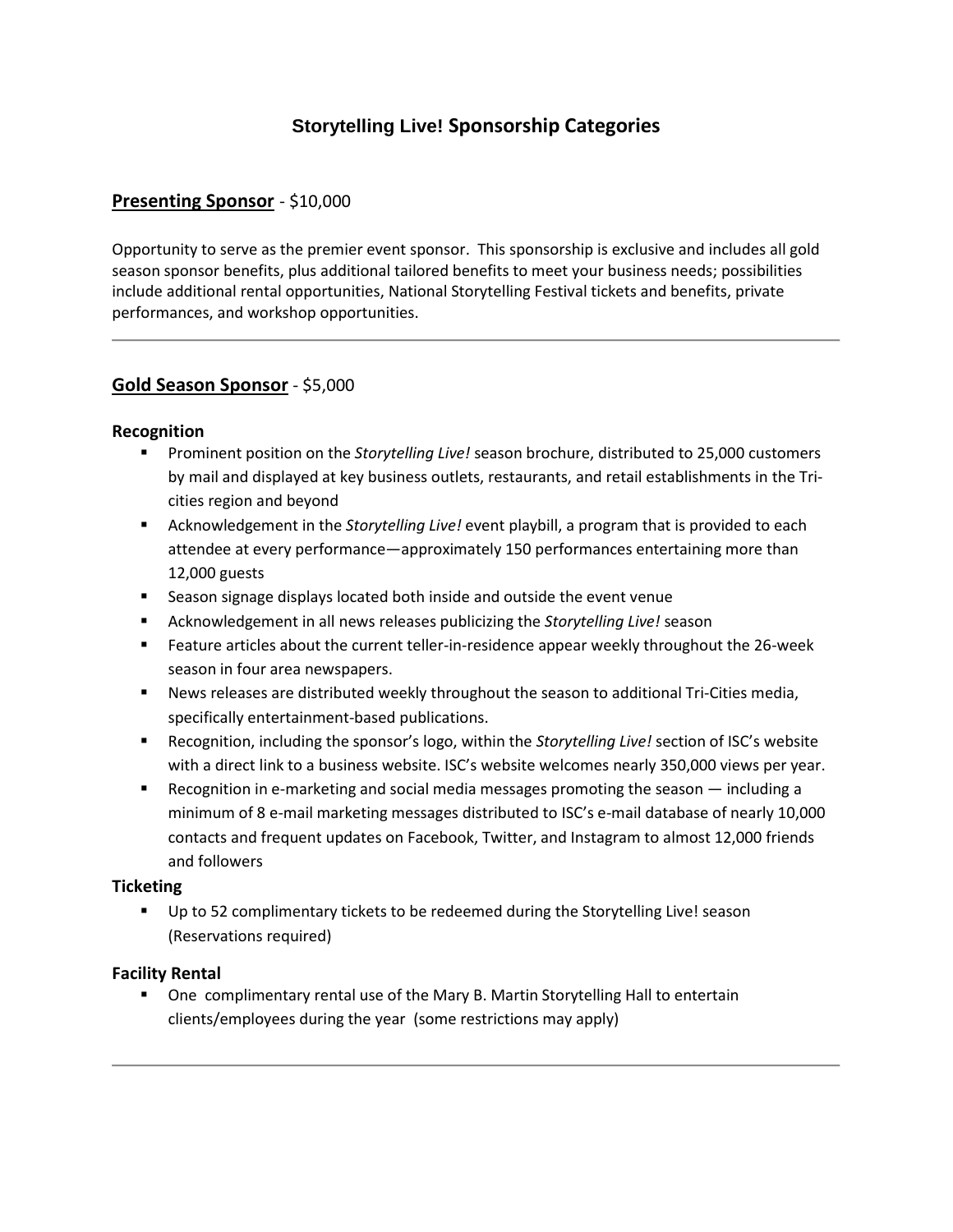## **Silver Season Sponsor** - \$2,500

## **Recognition**

- Prominent position on the *Storytelling Live!* season brochure, distributed to 25,000 customers by mail and displayed at key business outlets, restaurants, and retail establishments in the Tricities region and beyond
- Acknowledgement in the *Storytelling Live!* event playbill, a program that is provided to each attendee at every performance―approximately 150 performances entertaining more than 12,000 guests
- Season signage displays located both inside and outside the event venue
- Acknowledgement in all news releases publicizing the *Storytelling Live!* season
- Feature articles about the current teller-in-residence appear weekly throughout the 26-week season in four area newspapers.
- News releases are distributed weekly throughout the season to additional Tri-Cities media, specifically entertainment-based publications.
- Recognition, including the sponsor's logo, within the *Storytelling Live!* section of ISC's website with a direct link to a business website. ISC's website welcomes nearly 350,000 views per year.
- Recognition in e-marketing and social media messages promoting the season including eight e-mail marketing messages distributed to ISC's e-mail database of nearly 10,000 contacts and frequent updates on Facebook, Twitter, and Instagram to almost 12,000 friends and followers

#### **Ticketing**

 Up to 26 complimentary tickets to be redeemed during the Storytelling Live! season (Reservations required)

## **Bronze Season Sponsor** - \$1,000

#### **Recognition**

- Acknowledgement in the *Storytelling Live!* event playbill, a program that is provided to each attendee at every performance―approximately 150 performances entertaining over 12,000 guests
- **Inclusion of company logo on Storytelling Live! season signage displays**
- Season signage displays located both inside and outside the event venue
- Acknowledgement in all news releases publicizing the *Storytelling Live!* season
- Feature articles about the current teller-in-residence appear weekly throughout the 26-week season in four area newspapers.
- News releases are distributed weekly throughout the season to additional Tri-Cities media, specifically entertainment-based publications.
- Recognition within the *Storytelling Live!* section of ISC's website with a direct link to your business website. ISC's website welcomes nearly 350,000 views per year.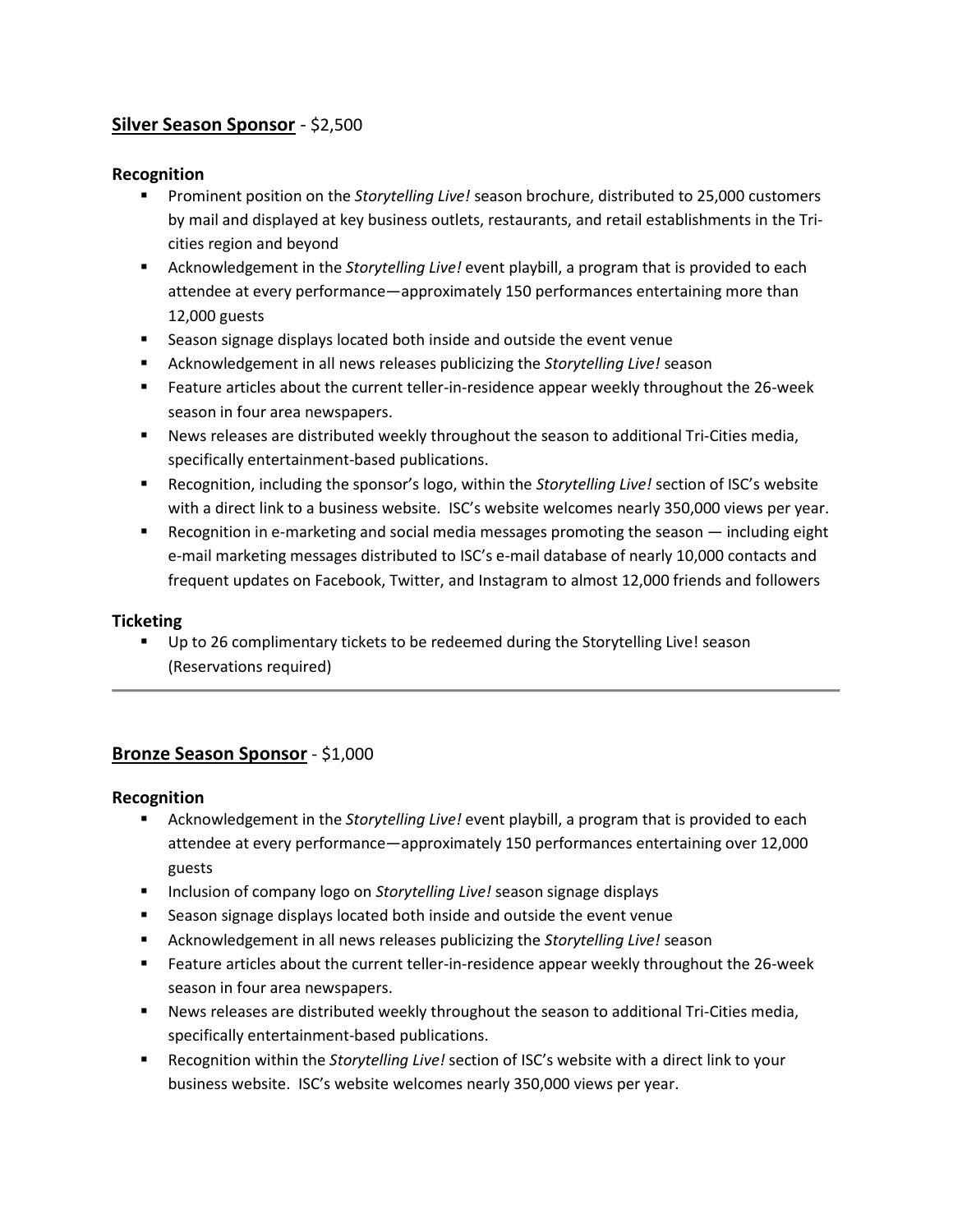■ Recognition in e-marketing and social media messages promoting the season — including eight e-mail marketing messages distributed to ISC's e-mail database of nearly 10,000 contacts and frequent updates on Facebook, Twitter, and Instagram to almost 12,000 friends and followers

## **Ticketing**

 Up to 10 complimentary tickets to be redeemed during the current *Storytelling Live!* season (Reservations required)

## **Children's Storytelling/Outreach Series** - \$ 2,000

The Children's Series sponsorship allows ISC to present special storytelling concerts for children and provide outreach storytelling activities to our region's low-income and at-risk youth who may not have the opportunity to hear stories.

The Children's Storytelling Concert Series features exceptional tellers during exciting Saturday morning programs that are created especially for kids. As an extension of our on-site programming for kids, our tellers in residence also perform for schools, libraries, non-profit agencies and institutions throughout the Tri-Cities Region to bring hundreds of stories into the lives of children. This sponsorship helps ISC to cover the full cost of the admission to any storytelling concert or outreach event for any financially disadvantaged child or youth.

## **Recognition**

- Recognition in the *Storytelling Live!* season brochure as the Children's Concert Series sponsor. The season brochure has a distribution of 25,000 by mail to our customers and displayed at key business outlets, restaurants and retail establishments in the Tri-cities region and beyond.
- Acknowledgement in the *Storytelling Live!* event playbill, a program that is provided to each attendee at every performance―approximately 150 performances entertaining more than 12,000 guests
- **Inclusion of company logo on** *Storytelling Live!* **season signage displays as the Children's Concert** Series sponsor.
- Season signage displays located inside and outside the event venue
- Acknowledgement in all news releases related to the Children's Concert Series
- **Pre-show announcement at Children's Storytelling Concerts and outreach events**
- Recognition on the Children's Storytelling Concert page, including the sponsor's logo, within the *Storytelling Live!* section of ISC's website with a direct link to business website. . ISC's website welcomes nearly 350,000 views per year.
- Recognition in e-marketing and social media messages promoting the Children's Storytelling Concert series to ISC's e-mail database of nearly 10,000 contacts and frequent updates on Facebook, Twitter, and Instagram to almost 12,000 friends and followers

## **Ticketing**

Up to 20 complimentary tickets for to be redeemed during the *Storytelling Live!* season